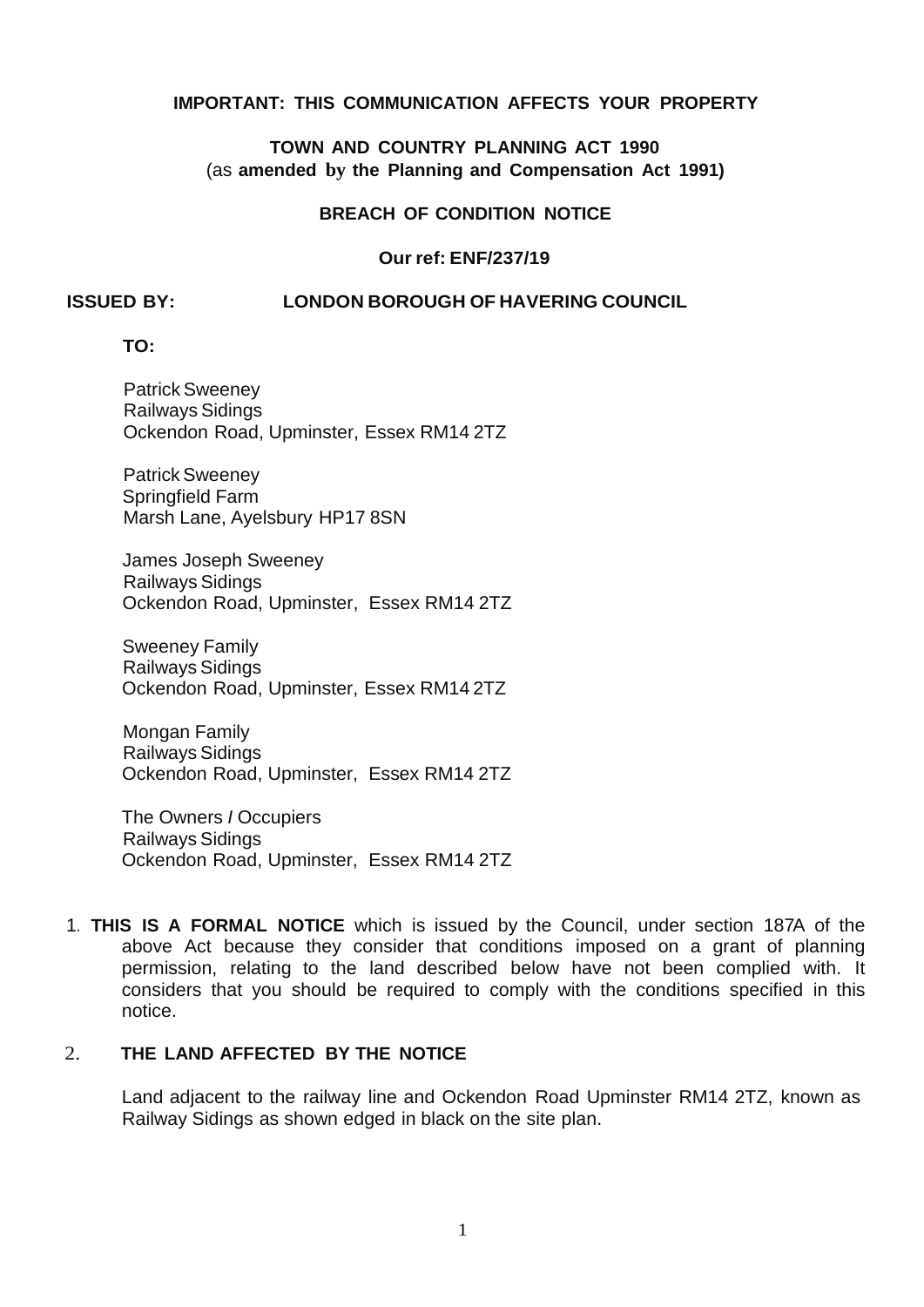## 3. **THE RELEVANT PLANNING PERMISSION**

 The relevant planning permission to which this notice relates is for the permission granted by the Council on 4th August 2017 for the material change in use of land to provide 5 pitches for stationing of caravans for residential occupation by Traveller families, together with associated operational Development including the installation of fencing, walls and an electricity cabinet.

# 4. **THE BREACH OF CONDITIONS**

The following conditions have not been complied with:-

## Condition 1 states:

 The development hereby permitted shall not be carried out otherwise than in complete accordance with the approved plans (as set out on page one of this decision notice).

#### Reason:-

 The Local Planning Authority consider it essential that the whole of the development is carried out and that no departure whatsoever is made from the details approved, since the development would not necessarily be acceptable if partly carried out or carried out differently in any degree from the details submitted. Also, in order that the development accords with Development Control Policies Development Plan Document Policy DC61.

# Condition 3 states:

 The application site, and five pitches hereby approved, shall only be occupied by Mr James Sweeney, Mrs Priscilla Sweeney and their children Crystal, Polyanna, Tommy and Billy; Ms Caroline Mongen and her children Megan and Noritta; Mrs Noreen Sweeney; Mr Thomas Sweeney, Mrs Bernadette Sweeney and their children Caitlin, Nikita, Bernadette and John; and Mr Martin Sweeney, Mrs Maria Sweeney and their children Jimmy, Caroline, Martin, Olivia and Maria. When the site ceases to be occupied by the above named persons, the use hereby permitted shall cease and all materials and equipment brought onto the land in connections therewith shall be removed.

### Reason:-

 The proposed use of the site is inappropriate development in the Green Belt. The personal circumstances of the applicant, in this case, amount to the very special circumstances which render the development acceptable. In context of this, the Local Planning Authority are keen to retain control of the site and ensure any future occupiers, should the site be sold or change hands, similarly meet the definition of a gypsy/traveller and personal circumstances advanced acceptably outweigh the harm(s) caused to the Green Belt, in accordance with that suggested in the National Planning Policy Framework and Planning Policy for Traveller Sites.

## Condition 4 states:

 No more than 5 x mobile homes and 5 x touring caravan shall be present on-site at any one time.

#### Reason:-

 ln the interests of retaining control, to ensure that any occupation of the site remains as per the details approved and to ensure no undue intensification of the site and/or additional harm to the Green Belt, in accordance with that suggested in the National Planning Policy Framework and Planning Policy for Traveller Sites.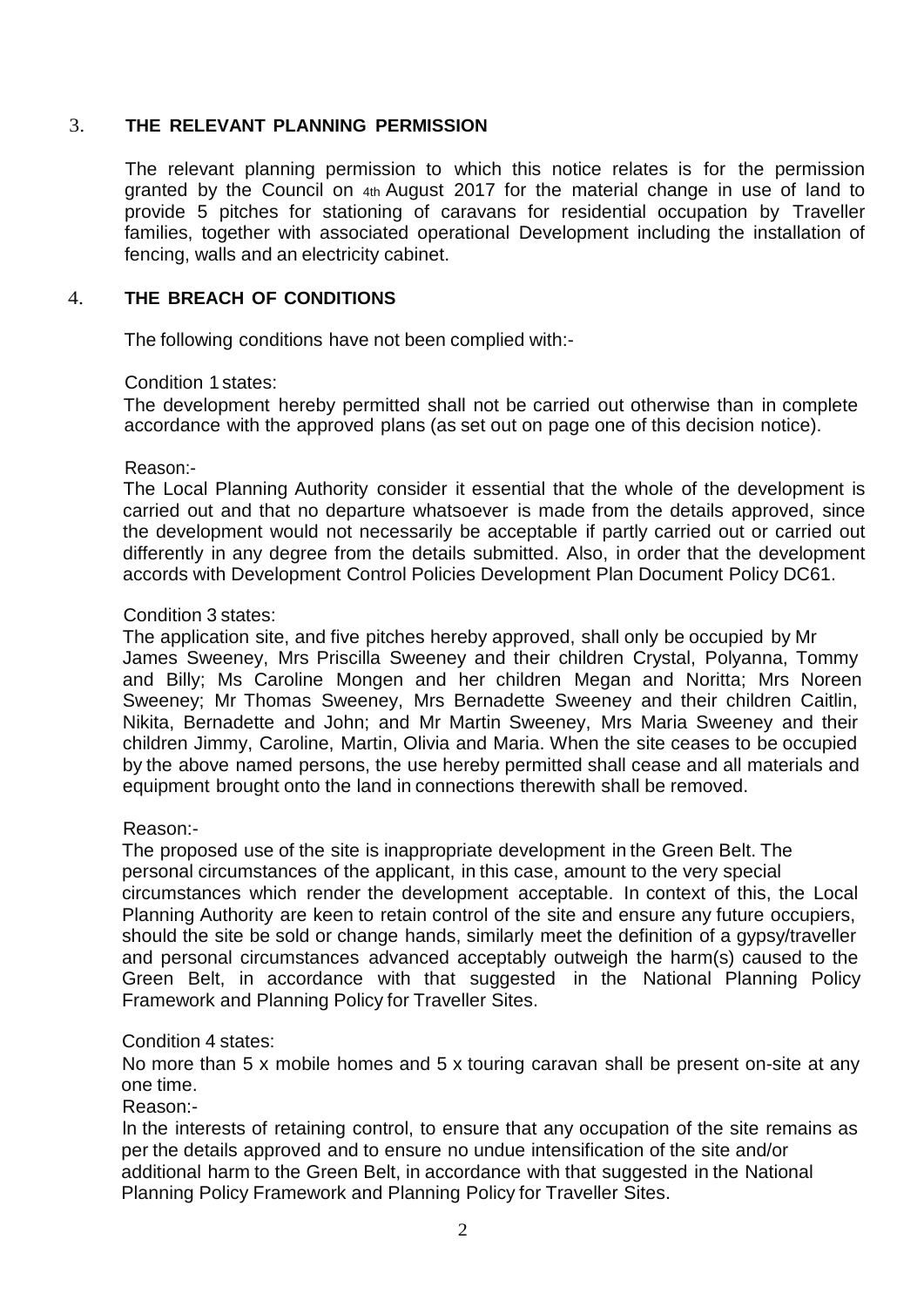The existing external lighting erected, without the benefit of planning permission, shall be removed from the site within three months of the date of this decision. No occupation of the site shall furthermore occur until an external lighting scheme has been submitted to the Local Planning Authority for review and approval in writing . Any such submission shall include details of the extent of illumination together with precise details of the height, location and design of the lights. The installation of any such lighting shall be undertaken in accordance with the approved details.

Reason:-

 No lighting details have been supplied with the application to judge the impact arising from the installation of external lighting. Submission of this detail prior to installation will ensure any such lighting is appropriate to the use and locality; in the interests of amenity ; and to ensure that the development accords with Development Control Policies Development Plan Document Policies DC56 and DC61.

# Condition 8 states:

 No more than 5 x mobile homes and 5 x touring caravan shall be present on-site at any one time.

Reason:-

 ln the interests of retaining control, to ensure that any occupation of the site remains as per the details approved and to ensure no undue intensification of the site and/or

 additional harm to the Green Belt, in accordance with that suggested in the National Planning Policy Framework and Planning Policy for Traveller Sites.

 The existing external lighting erected, without the benefit of planning permission, shall be removed from the site within three months of the date of this decision. No occupation of the site shall furthermore occur until an external lighting scheme has been submitted to the Local Planning Authority for review and approval in writing . Any such submission shall include details of the extent of illumination together with precise details of the height, location and design of the lights. The installation of any such lighting shall be undertaken in accordance with the approved details.

Reason:-

 No lighting details have been supplied with the application to judge the impact arising from the installation of external lighting. Submission of this detail prior to installation will ensure any such lighting is appropriate to the use and locality; in the interests of amenity; and to ensure that the development accords with Development Control Policies Development Plan Document Policies DC56 and DC61.

### 5. **THE FOLLOWING ACTIVITIES ARE TO CEASE TO SECURE COMPLIANCE WITH THE CONDITIONS**

Within 28 days from the date of service of this notice:

- 1. Cease the use of Railway Sidings, Ockendon Road, Upminster RM14 2TZ for use of land to residential occupation by Traveller families, together with associated operational Development including the installation of fencing, walls and a electricity cabinet; or
- 2. Submit planning application(s) to discharge *I* vary or remove conditions 1, 3, 4, and 8 of Planning Permission ref: P0950.17.

# 6. **WHEN THIS NOTICE TAKES EFFECT**

 This notice takes effect immediately it is served on you or you receive it by postal delivery.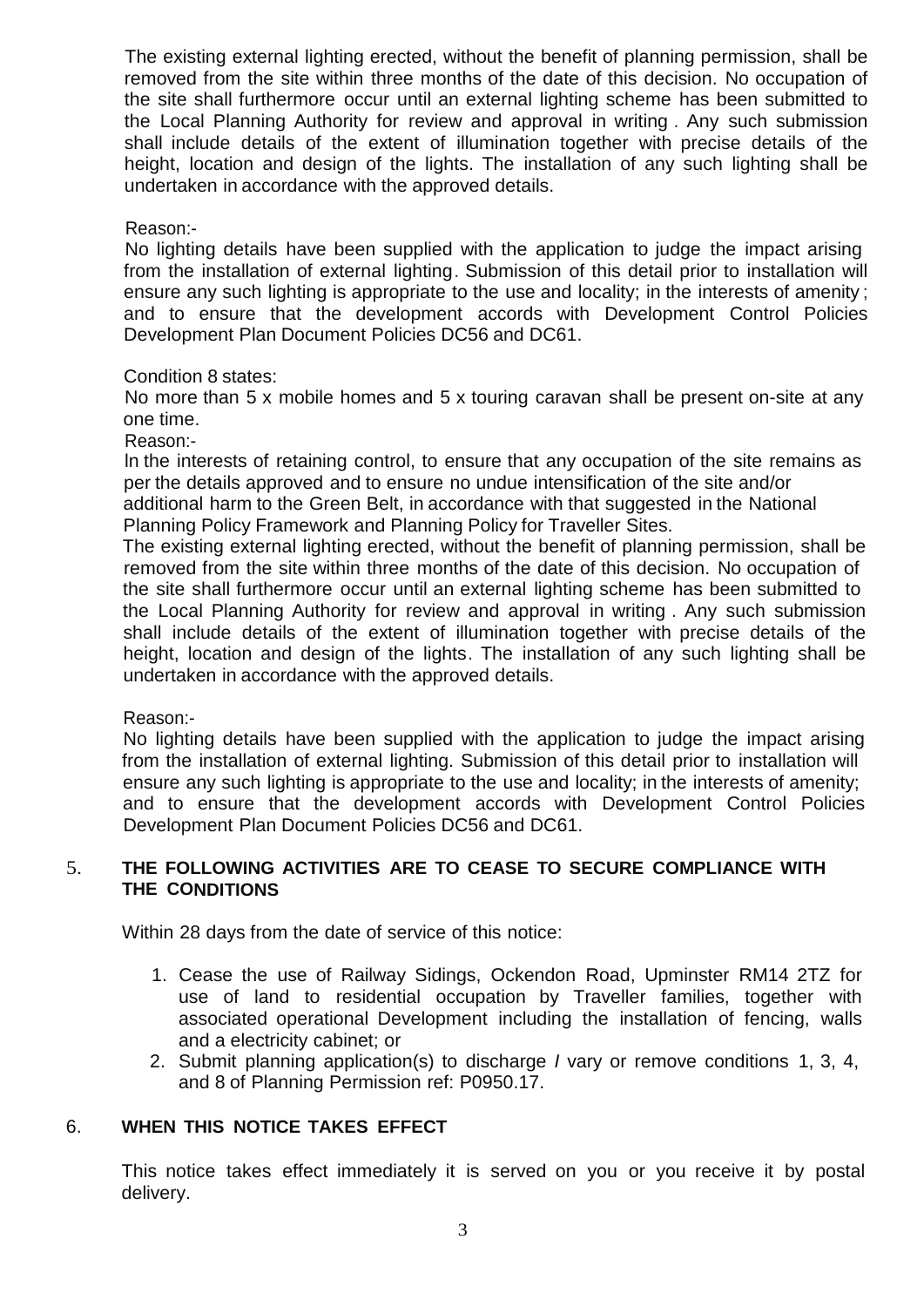Dated:  $20^{th}$  June  $2019$ . . . . . . . . . . . **Gary Rice** 

Position: Planning Manager - Head of Development Management

# **Authorised Officer**

 On behalf of: The Mayor and Burgesses of the London Borough of Havering Town Hall Main Road Romford RM1 3BD

### **WARNING**

## **THERE IS NO RIGHT OF APPEAL AGAINST THIS NOTICE**

 It is an offence to contravene the requirements stated in paragraph 5 of this notice after the end of the compliance period. You will then be at risk of immediate prosecution in the Magistrates Court for which the maximum penalty is £2,500 for a first offence and for any subsequent offence. If you are in any doubt about what this notice requires you to do, you should get in touch immediately with Onkar Bhogal, Planning Enforcement and Appeals Officer, Mercury House, Mercury Gardens, Romford, RM1 3SL (01708 431587).

 If you need independent advice about this notice, you are advised to contact urgently a lawyer, planning consultant or other professional adviser specialising in planning matters. If you wish to contest the validity of the notice, you may only do so by an application to the High Court for judicial review. A lawyer will advise you on what this procedure involves.

# **DO NOT LEAVE YOUR RESPONSE TO THE LAST MINUTE**